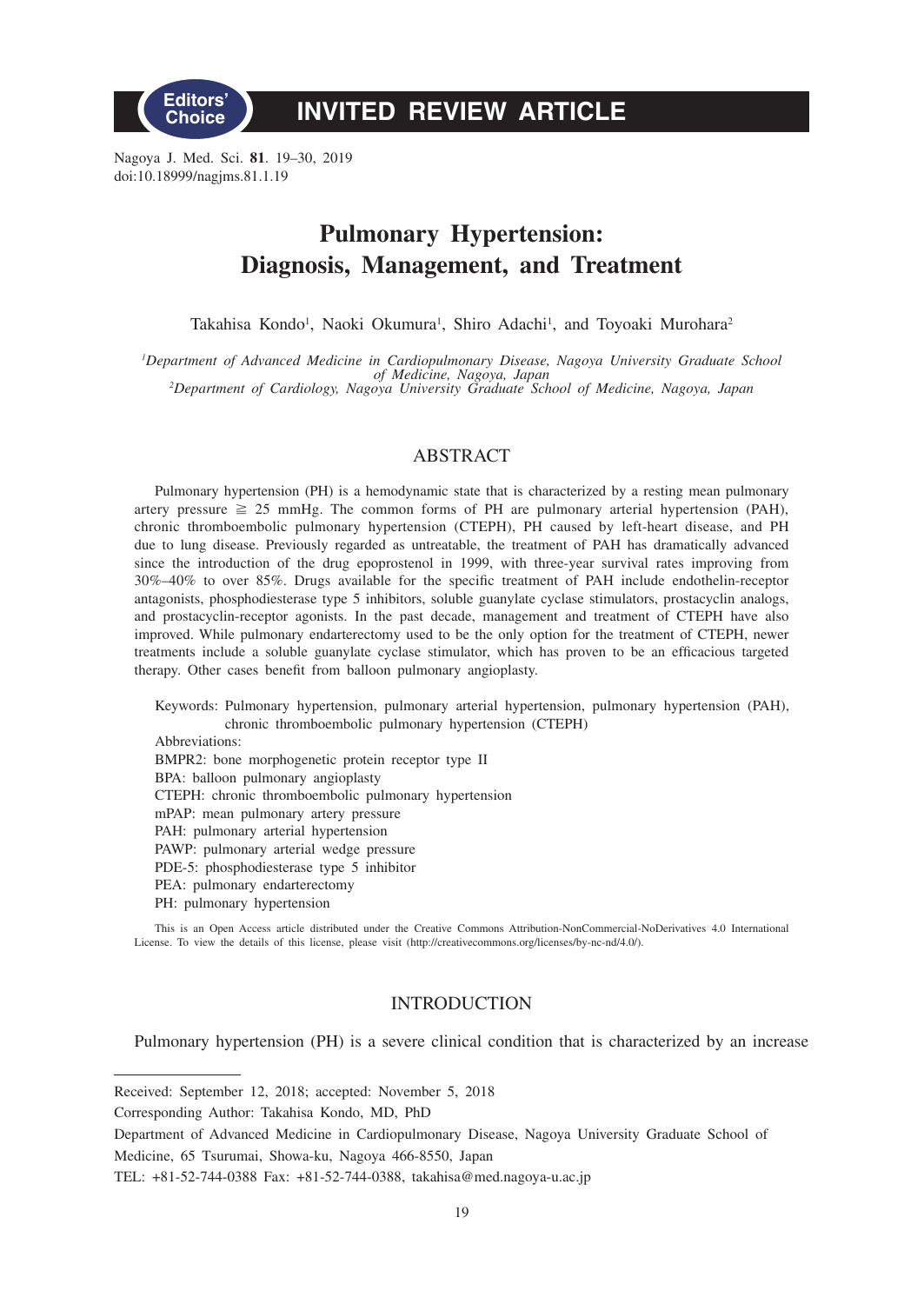#### Takahisa Kondo et al

in pulmonary vascular resistance leading to right ventricular failure and premature death.<sup>1</sup> Prior to the development of epoprostenol, which was the first drug approved in 1999 in Japan for the treatment of PAH,<sup>2</sup> the life expectancy of patients with PH was less than three years.<sup>3</sup> The treatment of PH has advanced significantly since 1999, specializing in its management.<sup>4,5</sup> Early diagnosis is key for the successful treatment of PH. However, early-stage PH is often overlooked because the presenting symptoms are non-specific. These may include fatigue, weakness, shortness of breath upon exertion, and impaired ability to perform physical activities such as climbing stairs. Abnormal physical findings such as elevated jugular venous pressure, a pronounced pulmonic component of the second heart sound, hepatomegaly, ascites, and lower extremity edema may also be present. Syncope should not be overlooked because it indicates the presence of a life-threatening state. Herein, we review current methods for the diagnosis, management, and treatment of PH in Japan.

# CLASSIFICATION OF PH

Elevated pulmonary artery pressure, which may have a variety of causes, is defined as mean pulmonary arterial pressure (mPAP)  $\geq 25$  mmHg as determined by supine resting right-heart catheterization.<sup>6</sup> PH is categorized on the basis of pathological and hemodynamic characteristics and is clinically classified into one of the following five groups, according to the consensus of the Fifth World Symposium on Pulmonary Hypertension held in 2013 in Nice, France: pulmonary arterial hypertension (PAH; Group 1), PH caused by left-heart disease (Group 2), PH caused by chronic lung disease or hypoxia, or both (Group 3), chronic thromboembolic PH (CTEPH; Group 4), and PH caused by unclear multifactorial mechanisms (Group 5) (Table 1).<sup>1</sup> At the Sixth World Symposium on Pulmonary Hypertension held in 2018 in Nice, France, a new proposal suggested that the threshold to diagnose PH should be lowered to an mPAP of 20 mmHg for promoting early patient care. In the following sections, we will discuss the diagnosis, management, and treatment of PAH and CTEPH, the two key subgroups of PH.

## EPIDEMIOLOGY

Although exact numbers are unknown because of undiagnosed or misclassified cases, the estimated prevalence of PAH is  $5-25$  cases per million worldwide.<sup>7,8</sup> In Japan, all patients with PAH and CTEPH are registered in the Specified Disease Treatment Research Program. In 2014, 2,946 patients were treated for PAH and 2,511 patients were treated for CTEPH (total population of Japan, 127 million). The incidence of PAH favors women to men by 1.7-fold, and that of CTEPH favors women to men by more than twofold.9

#### PROGNOSIS

The prognosis for patients with idiopathic PAH has dramatically improved over the past 20 years. PAH, previously known as primary PH, was regarded as an untreatable disease; the threeyear survival rate was 30%-40% with the use of digitalis, diuretics, and anticoagulants.<sup>10</sup> Since the introduction of the first PAH-specific therapies in 1999 in Japan, however, the three-year survival rate has improved to over  $85\%$ .<sup>11-13</sup> Similarly, the prognosis for CTEPH was poor without intervention and depended on the hemodynamic severity of the PH; the cumulative survival of patients with mPAP >30 mmHg was significantly lower than that of patients with mPAP  $\leq 30$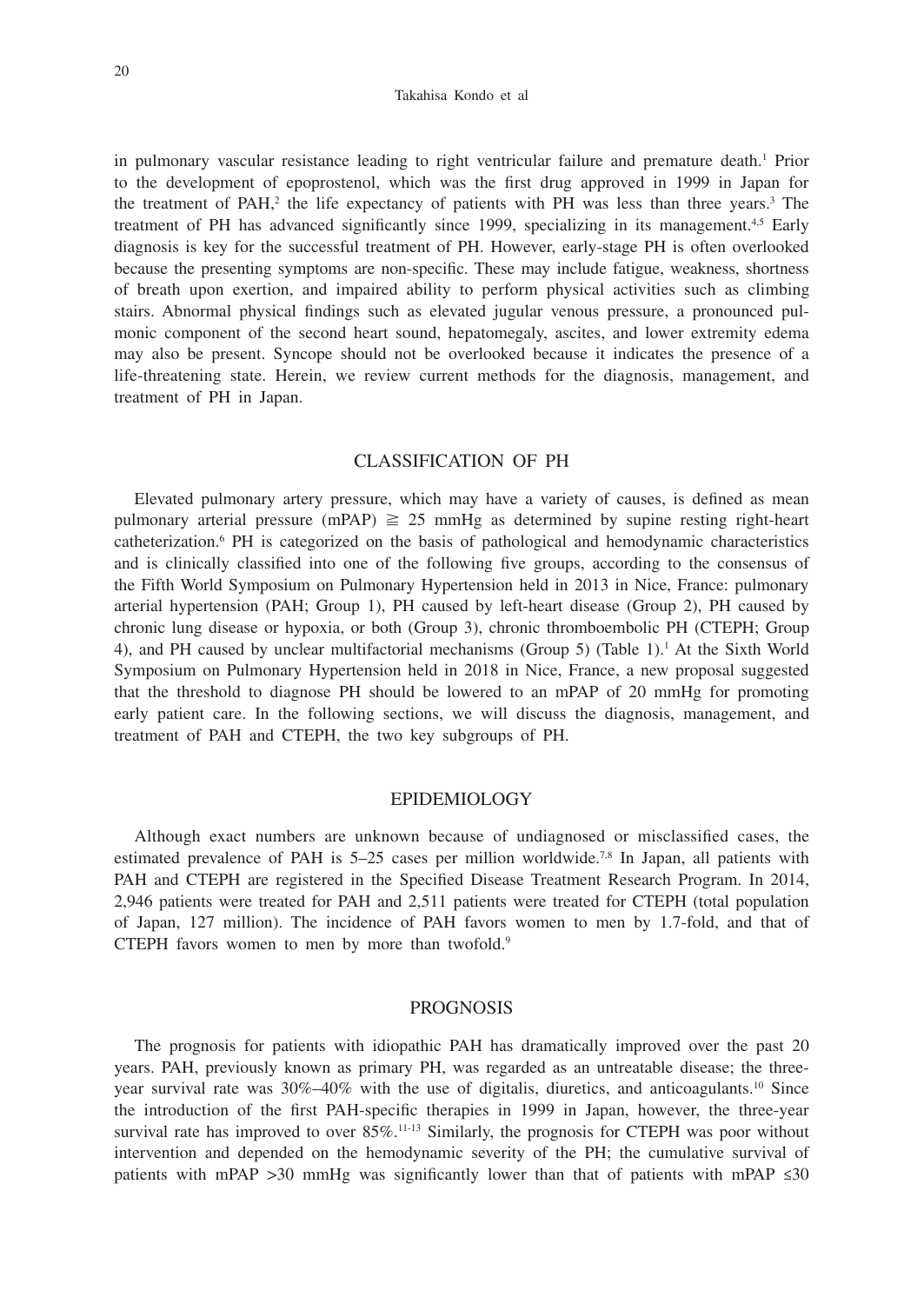mmHg. Those with signs of right heart failure survived an average of 1.7 years. In patients with mPAP >50 mmHg, 2-year survival was  $20\%$ <sup>14,15</sup> However, appropriately treated patients now have a three-year survival rate of over 90%.16

# HISTOPATHOLOGIC FEATURES

In PAH, the small pulmonary arteries (diameter  $\lt$  500  $\mu$ m) are affected by vascular lesions, including medial hypertrophy, intimal proliferative and fibrotic changes (concentric, eccentric), adventitial thickening with perivascular inflammatory infiltrates, plexiform lesions, and thrombotic lesions.17 Pulmonary vasoconstriction is usually observed and is associated with the overproduction of vasoconstrictors (endothelin-1) or the reduced production of vasodilators such as nitric oxide or prostacyclin, or both. The proliferation, migration, and apoptosis of smooth muscle cells, endothelial cells, and fibroblasts may be stimulated by interleukin-1, interleukin-6, and tumor necrosis factor α; in addition, it may be induced via growth factors, serotonin, angiogenic factors, and members of the transforming growth factor  $\beta$  superfamily.<sup>18,19</sup> Mutations of bone morphogenic protein receptor type II (BMPR2) are the most common cause of heritable PAH.<sup>20</sup> Anorexigens, portal hypertension, connective tissue disease, human immunodeficiency virus, and congenital heart disease (Eisenmenger's syndrome) also cause PAH.1

CTEPH is characterized by the presence of obstructive, non-resolving fibrotic thrombi. Prominent obstructions are present in the larger vessels and arteriopathy is present in microvessels. The pathophysiology of CTEPH is complex and not yet fully understood. Our current understanding is that CTEPH could result from recurrent pulmonary embolism or in situ thrombosis in the lung resulting from arteriopathy.<sup>21</sup>

### DIAGNOSIS

The signs and symptoms of early-stage PH are frequently non-specific and may not be observed until the condition has progressed. Symptoms include dyspnea, initially while exercising and eventually while at rest, accompanied by fatigue, exhaustion, chest pressure, or syncope. The presence of exertional dyspnea and exercise intolerance can aid in the diagnosis of PH. Dilated jugular veins, hepatomegaly, ascites, and lower extremity edema appear as PH progresses. Abnormal findings on cardiac examination include a pronounced pulmonic component of the second heart sound (P2) and a systolic murmur at a left parasternal location upon tricuspid regurgitation.

Electrocardiographic and chest radiographic signs are also useful in the diagnosis of PH. The signs frequently observed in patients with PH include P pulmonale, R wave to S wave ratio  $>1$ in the V1 lead, and right ventricular strain and an S1Q3T3 pattern on electrocardiogram; right atrial enlargement and dilated pulmonary arteries are observed on chest radiogram.

Echocardiography is indicated for suspected PH for identifying the condition and determining the cause(s). Left-heart disease (Group 2) is a common cause of PH that can be inferred using echocardiography. Chest X-ray, electrocardiography, arterial blood gas analysis, pulmonary function testing (including determination of lung diffusion capacity using carbon monoxide), and chest computed tomography are useful means of determining whether pulmonary disease is the cause of the PH (Group 3). When left-heart disease and pulmonary disease are less likely, ventilation/perfusion scintigraphy can be used for diagnosing thromboembolic PH, and pulmonary angiography can be used for diagnosing CTEPH (Group 4). PAH (Group 1) is diagnosed only after excluding PH in Groups 2, 3, and 4 (Figure).<sup>22</sup>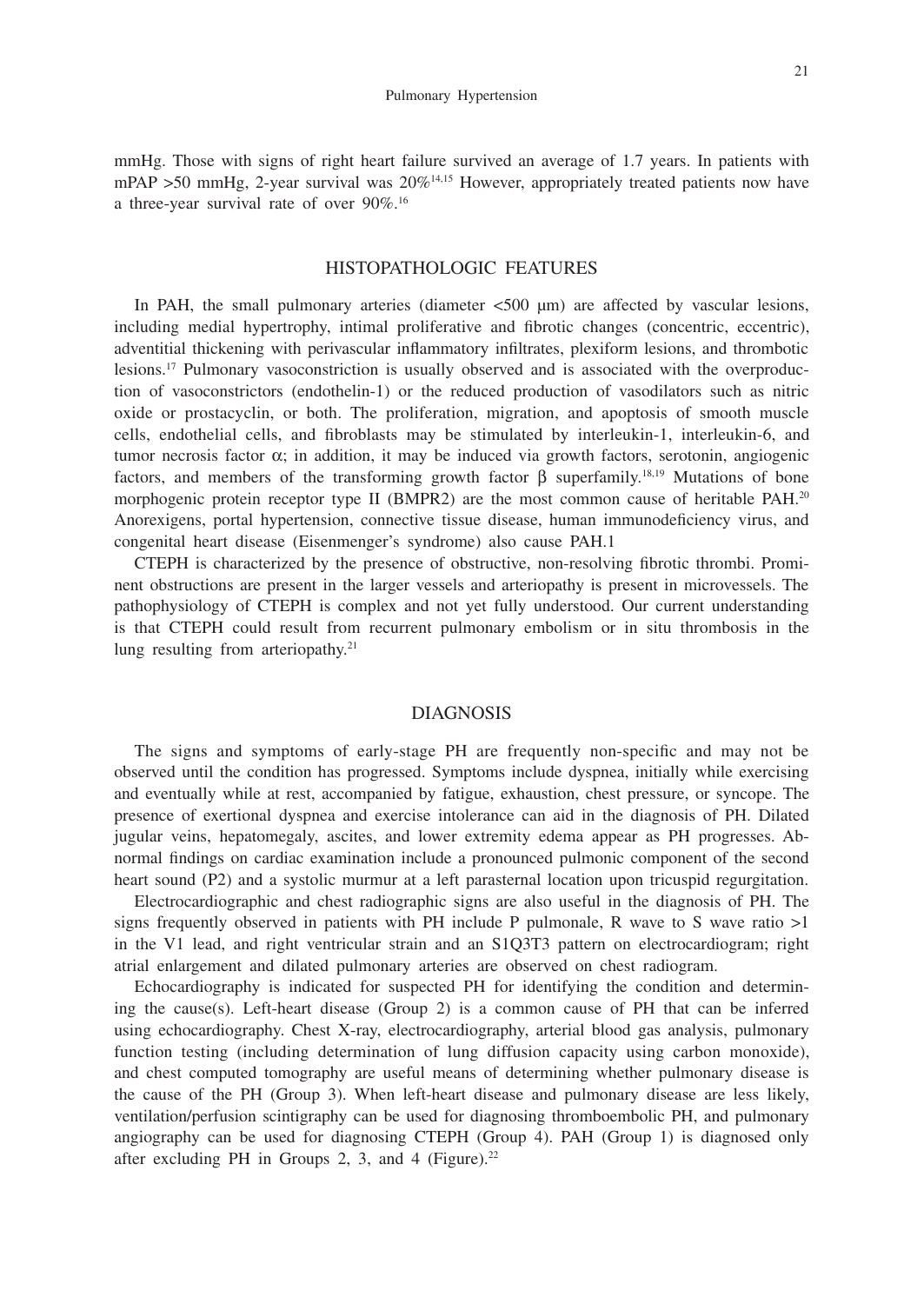

**Fig. 1 Diagnostic algorithm for pulmonary arterial hypertension**

Differential diagnosis of pulmonary arterial hypertension based on mean pulmonary arterial pressure, pulmonary arterial wedge pressure (PAWP), and pulmonary vascular resistance (PVR). CTEPH: chronic thromboembolic pulmonary hypertension. WU, Wood units

PAH (Group 1) includes idiopathic PAH, heritable PAH, drug- or toxin-induced PAH, and PAH associated with connective tissue disease, human immunodeficiency virus infection, portal hypertension, or congenital heart disease. Pulmonary veno-occlusive disease and pulmonary capillary hemangiomatosis are categorized in Group 1′ (Table 1). In all cases, right-heart catheterization should be conducted to confirm the patient's mPAP. A diagnosis of PAH should be considered not only in patients with mPAP  $\geq$  25 mmHg, but also in those with pulmonary arterial wedge pressure (PAWP)  $\leq$  15 mmHg and pulmonary vascular resistance  $>$  3.0 Wood units.4 Vasoreactivity testing during right-heart catheterization is recommended for identifying patients with a good response to calcium channel blockers; however, there are few such patients in the Japanese population.

At the Sixth World Symposium on Pulmonary Hypertension (2018), PAH with vasoreactivity was proposed for inclusion in a subgroup of Group 1. Additionally, pulmonary veno-occlusive disease and pulmonary capillary hemangiomatosis were proposed for inclusion within Group 1 rather than within Group 1′, and PH caused by simple congenital heart disease with a shunt was proposed to remain in Group 1. PH caused by complex congenital heart disease was proposed for inclusion in Group 5.

Presently, a resting mPAP of 20 mmHg is considered the upper level of normal, and a resting mPAP  $\geq$  25 mmHg is the cutoff value for a diagnosis of PH; therefore, how patients with a mPAP between 21 and 24 mmHg (referred to as so-called borderline PH) can be classified and managed remains unclear.<sup>23</sup> In some circumstances, the borderline PH—particularly in patients with PH caused by the scleroderma spectrum of diseases—an mPAP from 21 to 24 mmHg is associated with a high risk of future development of manifest PAH.24

Physicians must be aware of the presence of left-heart disease when diagnosing PAH in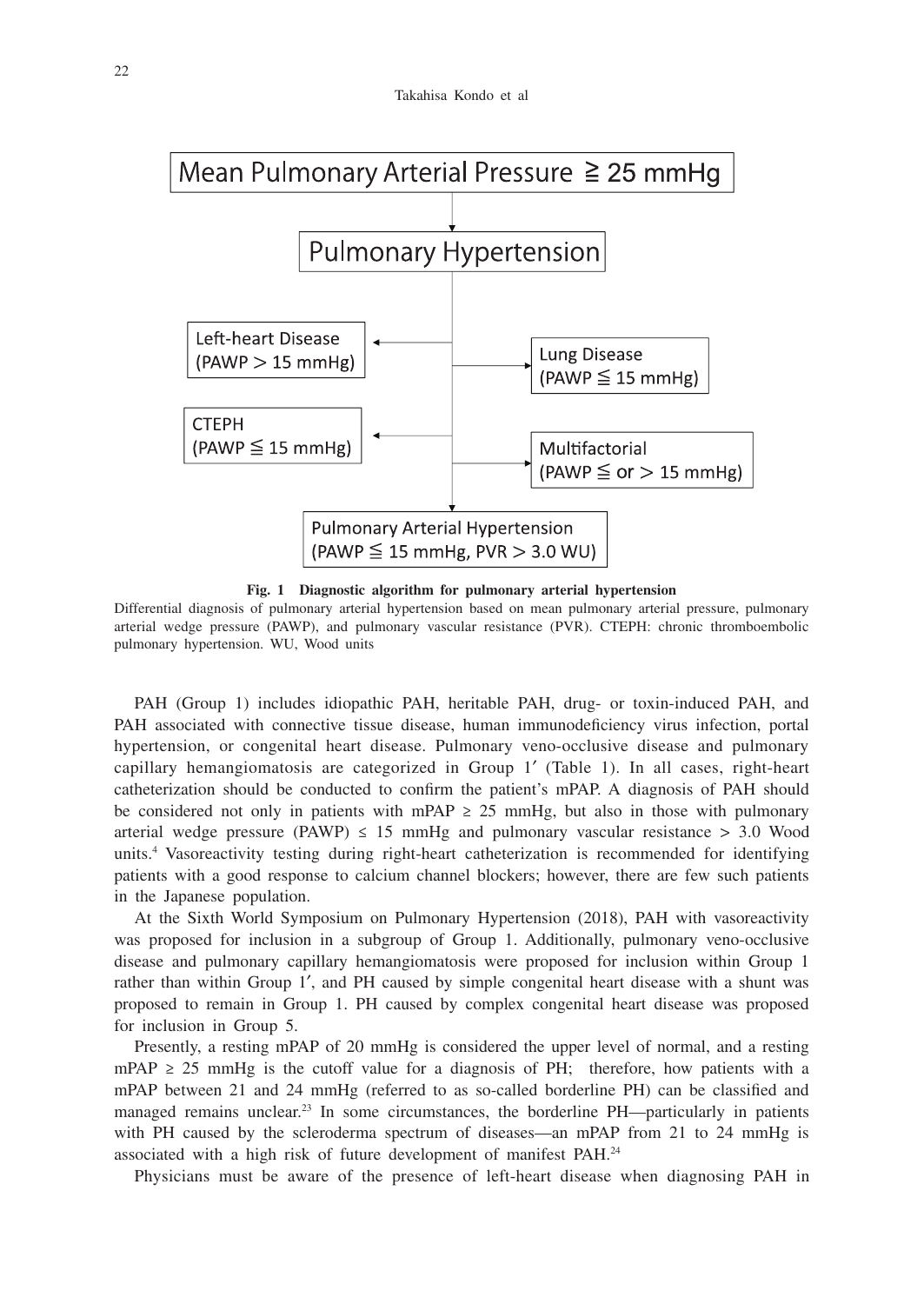**Table 1 Fifth World Symposium on Pulmonary Hypertension Classification (Nice, France, 2013)**

- 1. Pulmonary arterial hypertension
	- 1.1. Idiopathic pulmonary arterial hypertension
	- 1.2. Heritable
		- 1.2.1. BMPR2
		- 1.2.2. ALK1, ENG, SMAD9, CAV1, KCNK3
		- 1.2.3. Unknown
	- 1.3. Drug- or toxin-induced pulmonary arterial hypertension
	- 1.4. Pulmonary arterial hypertension associated with
		- 1.4.1. Connective tissue diseases
		- 1.4.2. Human immunodeficiency virus infection
		- 1.4.3. Portal hypertension
		- 1.4.4. Congenital heart diseases
		- 1.4.5. Schistosomiasis
	- 1′ Pulmonary veno-occlusive disease and/or pulmonary capillary hemangiomatosis
	- 1″ Persistent pulmonary hypertension of the newborn
- 2. Pulmonary hypertension due to left-heart disease
	- 2.1. Left ventricular systolic dysfunction
	- 2.2. Left ventricular diastolic dysfunction
	- 2.3. Valvular disease
	- 2.4. Congenital/acquired left-heart inflow/outflow tract obstruction and congenital cardiomyopathies
- 3. Pulmonary hypertension due to lung diseases and/or hypoxemia
	- 3.1. Chronic obstructive pulmonary disease
	- 3.2. Interstitial lung disease
	- 3.3. Other pulmonary diseases with mixed restrictive and obstructive pattern
	- 3.4. Sleep-disordered breathing
	- 3.5. Alveolar hypoventilation disorders
	- 3.6. Chronic exposure to high altitude
	- 3.7. Developmental abnormalities
- 4. Chronic thromboembolic pulmonary hypertension
- 5. Pulmonary hypertension with unclear multifactorial mechanisms
	- 5.1. Hematologic disorders: chronic hemolytic anemia, myeloproliferative disorders, splenectomy
	- 5.2. Systemic disorders: sarcoidosis, pulmonary histiocytosis, lymphangioleiomyomatosis
	- 5.3. Metabolic disorders: glycogen storage disease, Gaucher disease, thyroid disorders
	- 5.4. Others: tumoral obstruction, fibrosing mediastinitis, chronic renal failure

 $ALK1 = activity$  receptor-like kinase 1; BMPR2 = bone morphogenetic protein receptor type II;  $CAV1 = caveolin 1$ ;  $ENG = endoglin$ ;  $KCNK3 = potassium channel subfamily K member 3$ ; SMAD9 = mothers against decapentaplegic homolog 9

patients whose PAWP is between 13 and 18 mmHg because PAWP can vary depending on the use of diuretics. Patients taking diuretics may be misdiagnosed with PAH (Group 1) if their mPAP is >25 mmHg and their PAWP is ≤15 mmHg. Notably, PAWP can be reduced by diuretics and in some cases may increase to exceed 15 mmHg without diuretics.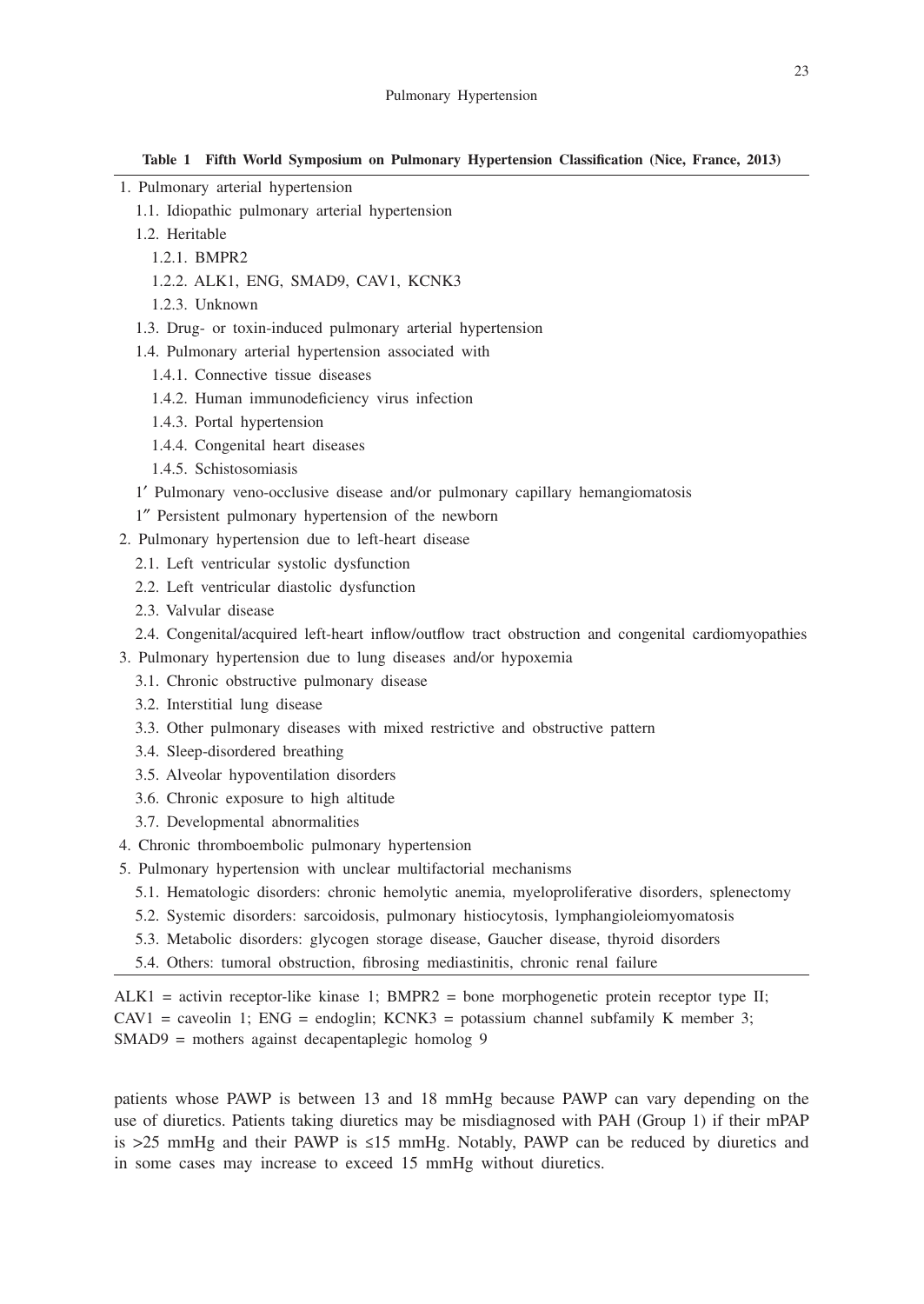## EVALUATION OF SEVERITY

Baseline evaluation of severity is important for predicting prognosis in PAH. A single parameter is not a reliable prognostic indicator; thus, a systemic evaluation is necessary. The baseline evaluation determines the initial therapy, and follow-up assessments are important for evaluating response to treatment. Useful markers for the determination of initial therapy and the evaluation of response to therapy are the World Health Organization functional class; hemodynamic variables evaluated by right-heart catheterization, such as mPAP, pulmonary vascular resistance, mean right atrial pressure, cardiac index, mixed venous oxygen saturation, systolic blood pressure, and exercise tolerance evaluated by 6-min walk distance or cardiopulmonary exercise testing; and echocardiographic parameters such as the presence of pericardial effusion or right atrial area in end-systole >18 cm<sup>2</sup>.

Brain natriuretic peptide and uric acid can be used as biomarkers during follow-up. Brain natriuretic peptide can be elevated when patients with PH have right ventricular overload, and its level predicts prognosis. Uric acid level increases when venous congestion causes tissue hypoxia. Brain natriuretic peptide and uric acid values differ in PH from that in left-sided heart failure. Additionally, brain natriuretic peptide levels do not increase in some patients despite the presence of right ventricular failure. In CTEPH, mPAP > 30 mmHg or increased pulmonary vascular resistance indicates a poor prognosis.15,25

# ETIOLOGY/GENETICS

A germline mutation coding the *BMPR-2* gene, which is part of the transforming growth factor β superfamily of receptors, is implicated in 70% of patients with heritable PAH and in as many as 40% of patients with idiopathic PAH.26 However, approximately 80% of carriers of the *BMPR-2* mutation are positive for the genotype and negative for the phenotype. Genes coding activin receptor-like kinase 1 (*ALK1*), endoglin, SMAD family member 9 (*SMAD9*), caveolin 1 (*CAV1*), and potassium channel subfamily K member 3 (*KCNK3*) cause PAH. Mutations in eukaryotic translation initiation factor 2α kinase 4 (*EIF2AK4*) have been identified as causing heritable pulmonary veno-occlusive disease and pulmonary capillary hemangiomatosis.<sup>27,28</sup>

In CTEPH, thrombophilia caused by mutations in protein C, protein S, or antithrombin should be checked. Lupus anticoagulant and antiphospholipid antibodies are associated with CTEPH. CTEPH may also be more common in people with non-O blood groups.<sup>29</sup> A significantly higher frequency of HLA-B\*5201 than in normal controls has been observed in Japanese patients with CTEPH. HLA-B\*5201-positive patients are predominantly female.30

# TREATMENT OF PAH

#### *General management*

Exercise should be limited to a symptom-free level for maintaining adequate skeletal muscle conditioning. Activities such as climbing and running should be limited. However, despite the potential risks associated with exercise, studies indicate that physical and respiratory rehabilitation improves exercise capacity and quality of life in patients with PAH. Further studies are required for determining the program of exercise training that will lead to the best prognosis.<sup>31</sup> Pregnancy should be avoided owing to the high risk of mortality of the mother or the exacerbation of PH when pregnant.<sup>32</sup> When right-heart failure supervenes, cardiotonic drugs such as digoxin and dobutamine, or diuretics, or both, should be administered. When hypoxemia with arterial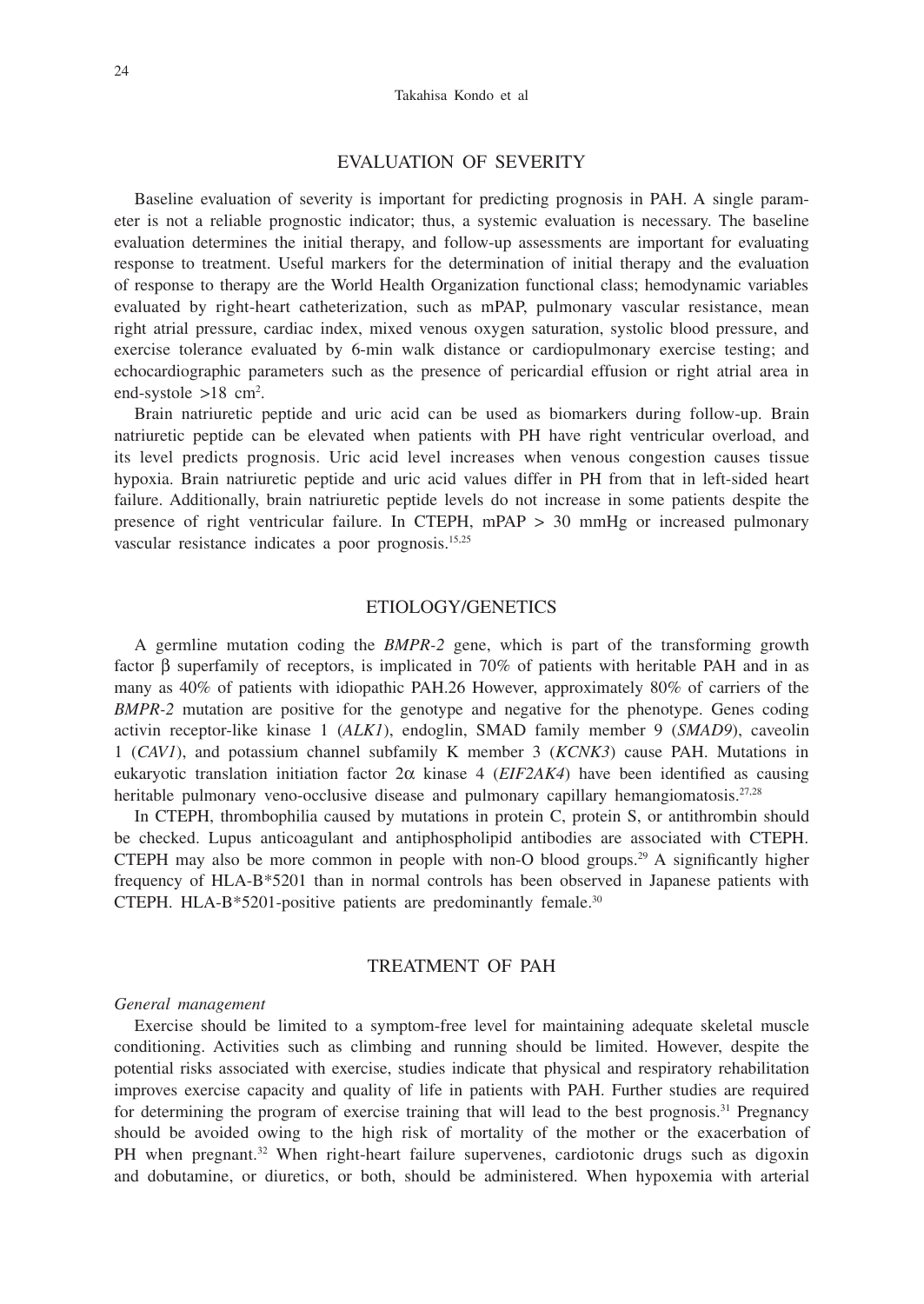pO2 < 60 mmHg is noted, ambulatory oxygen therapy is indicated. Anticoagulants were once considered to be effective in improving prognosis in patients with PAH, but are now considered harmful when administered together with contemporary pulmonary vasodilators. Anemia or iron deficiency should also be corrected.

#### *Targeted therapy*

Patients who have been newly diagnosed with idiopathic, heritable, or drug-related PH that are identified as responders by vasoreactivity testing should be treated with a calcium antagonist. For non-responders, PAH-specific drugs should be considered. PAH-specific drugs target the endothelin, nitric oxide, or prostacyclin pathways. These pathways are associated with abnormal proliferation and contraction of the smooth muscle cells of the pulmonary arteries in patients with PAH. Several therapies targeting these three pathways are presently available, including endothelin-receptor antagonists, nitric oxide, phosphodiesterase type 5 (PDE-5) inhibitors, soluble guanylate cyclase stimulators, prostacyclin analogs, and prostacyclin-receptor agonists.33 Drugs approved for use in PAH and CTEPH are summarized in Table 2.

Bosentan is an orally active dual endothelin-receptor antagonist against both endothelin-receptor A (vasoconstrictive) and B (vasodilatory). Liver dysfunction, leuko- and thrombocytopenia, and drug interactions are problematic side effects.34 Ambrisentan is an endothelin-receptor A antagonist that occasionally induces edema and the aggravation of interstitial pneumonitis.35 Macitentan is a novel dual endothelin-receptor antagonist with sustained receptor binding and enhanced tissue penetration. In the SERAPHIN trial, the risk of morbidity and mortality was significantly reduced by  $45\%$  in patients with PAH receiving 10 mg of macitentan ( $p < 0.001$ ) compared with in those receiving placebo.36

Nitrous oxide secreted from vascular endothelium increases the expression of cyclic guanosine monophosphate, which acts on vascular smooth muscle to induce vessel dilatation. The breakdown of cyclic guanosine monophosphate is inhibited by PDE-5, which is abundant in pulmonary vessels. Sildenafil and tadalafil are reversible competitive inhibitors of PDE-5. Improvement in exercise capacity and hemodynamics has been reported with sildenafil.<sup>37,38</sup> Tadalafil is a long-

| Mechanism of Action                 | Drug Name        | Indication   | Route        |
|-------------------------------------|------------------|--------------|--------------|
| Endothelin-receptor antagonists     | <b>Bosentan</b>  | PAH          | Oral         |
|                                     | Ambrisentan      | PAH          | Oral         |
|                                     | Macitentan       | <b>PAH</b>   | Oral         |
| Phosphodiesterase type 5 inhibitors | Sildenafil       | PAH          | Oral         |
|                                     | Tadalafil        | <b>PAH</b>   | Oral         |
| Guanylate cyclase stimulators       | Riociguat        | PAH          | Oral         |
|                                     |                  | <b>CTEPH</b> |              |
| Prostacyclin analogues              | Epoprostenol     | <b>PAH</b>   | Intravenous  |
|                                     | <b>Illoprost</b> | PAH          | Inhaled      |
|                                     | Treprostinil     | PAH          | Subcutaneous |
|                                     |                  |              | Intravenous  |
|                                     | Beraprost        | PAH          | Oral         |
| Prostaglandin I2 receptor agonists  | Selexipag        | PAH          | Oral         |

**Table 2 Approved Drugs for PAH and CTEPH**

 $CTEPH =$  chronic thromboembolic pulmonary hypertension;  $PAH =$  pulmonary arterial hypertension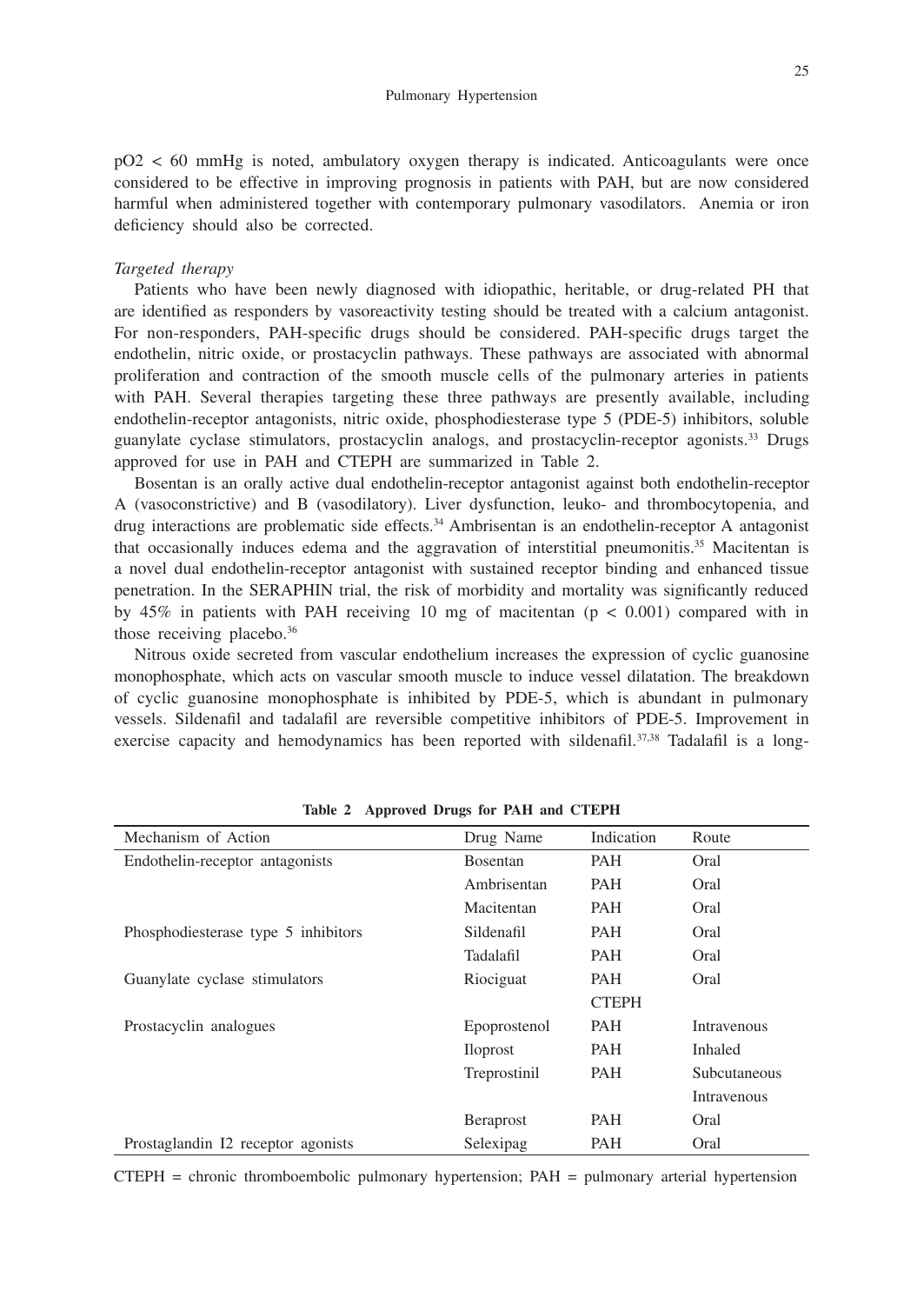acting PDE-5 inhibitor that is also useful in improving symptoms associated with PAH and avoiding clinical worsening.39

Riociguat is an oral soluble guanylate cyclase stimulator. It has a dual mode of action—it increases the sensitivity of soluble guanylate cyclase to nitric oxide and directly stimulates soluble guanylate cyclase independently of nitric oxide. Riociguat increases levels of cyclic guanosine monophosphate, resulting in vasorelaxation of the pulmonary artery. It also significantly improves exercise capacity.<sup>40,41</sup> However, its use is associated with adverse events in patients with PH, complicating idiopathic interstitial pneumonia.

Epoprostenol is an analog of the naturally occurring eicosanoid prostacyclin (prostaglandin I2 or PGI2). It is continuously administered via a central vein. Prostacyclins have direct and potent vasodilatory effects; they inhibit platelet aggregation and thrombus formation and have antiproliferative and anti-inflammatory actions. These effects are mediated via G-protein-coupled prostacyclin receptors in blood vessels. Epoprostenol is expensive and requires special handling to perform the mixing procedure, but it is the most effective PAH-specific drug currently available, and it remains the most recommended drug for the treatment of severe PAH worldwide. Another prostanoid therapy, treprostinil, is also available; treprostinil can be delivered via cutaneous or intravenous infusion.

Iloprost is an inhaled prostanoid therapy. Patients require  $6-9$  inhalations per day.<sup>42</sup> A new oral selective prostacyclin-receptor agonist, selexipag, delays disease progression and reduces the risk of hospitalization for PAH.43 In Japan, beraprost is another orally available prostaglandin; however, the beneficial effects of beraprost are modest and are observed only during the early phases of treatment.<sup>44</sup>

# MANAGEMENT OF PAH

PAH-specific drugs can be used alone or in combination. Combination therapy, administered either in sequence or upfront, can improve long-term outcomes in patients with PAH.<sup>45</sup> Dual combination therapy with a PDE-5 inhibitor and an endothelin-receptor antagonist is the most widely utilized regimen. When considering the use of combination therapy, classification on the basis of the expected one-year mortality (as determined by considering clinical, hemodynamic, biochemical, and echocardiographic data) is often used: low  $\langle 5\%$  per year), intermediate  $(5\%-10\%)$  per year), and high (>10% per year) risk. Combination therapy is recommended for patients with newly diagnosed PAH and with low or intermediate risk. Initial combination therapy may be more effective than sequential therapy in patients with PAH at intermediate risk. Intravenous prostacyclin analog administration is recommended for patients at high risk. Achieving a low clinical risk is the treatment goal; it is defined as a 6-min walk distance greater than 440 m, peak  $\text{VO2} > 15 \text{ mL/min/kg}$ , and cardiac index > 2.5 L/min/m<sup>2</sup>.

### *Lung transplant*

When the treatment response is inadequate despite maximal medical therapy, referral for lung transplant evaluation should be considered. The preferred procedure in patients with PAH is a double-lung transplant. In Japan, living-donor lobar lung transplantations are performed more frequently than cadaveric lung transplantations because of the difficulty in obtaining brain-dead donors.46 The outcome of lung transplants has improved, and the one-year survival rate in experienced centers is more than 90%.<sup>47</sup>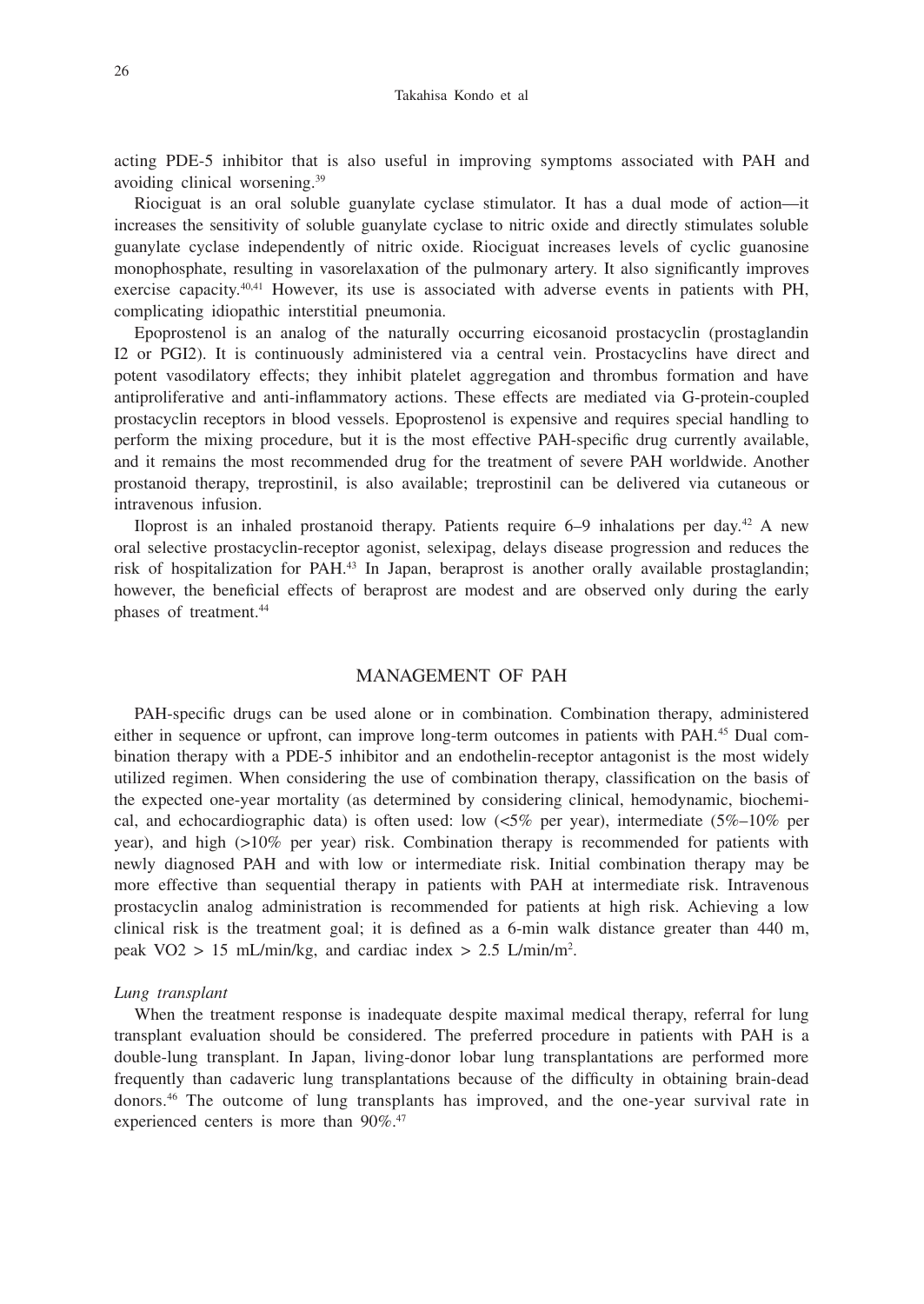## TREATMENT OF CTEPH

#### *Medical treatment*

All patients should be treated using life-long anticoagulant therapy, i.e. vitamin K antagonists, with a target international normalized ratio of  $1.5-2.5.22$  Current evidence is insufficient for recommending the use of new oral anticoagulants in patients with CTEPH. Pulmonary vasodilators are used for treating patients with inoperable CTEPH, on the basis of findings that similar histopathological changes are observed in the distal pulmonary arteries of both patients with CTEPH and those with PAH. The soluble guanylate cyclase stimulator riociguat is licensed for the treatment of CTEPH<sup>40</sup>

## *Pulmonary endarterectomy*

Pulmonary endarterectomy (PEA) is the standard of care for patients with operable CTEPH. PEA should be considered in all patients whose lesions are deemed accessible. The operability assessment should be performed by a multidisciplinary CTEPH team. PEA involves the removal of thickened endothelia under deep hypothermia and extracorporeal circulation with extra lowtemperature cooling. The procedure is usually performed for the removal of thromboembolic lesions, primarily in the proximal main artery. In some expert centers, distal lesions in the mid-segmental and sub-segmental branches can be targeted by PEA. Presently, PEA provides a 10-year survival rate of  $72\%$ .<sup>16</sup> However, the present in-hospital death rate is  $5\%$ -8%, which suggests that PEA remains a high-risk procedure in some patients.<sup>48</sup>

#### *Balloon pulmonary angioplasty*

Balloon pulmonary angioplasty (BPA) is another treatment option for patients who are technically inoperable or for those in whom the risk-benefit ratio for PEA is unacceptable. BPA is performed by dilating stenotic lesions and breaking intraluminal webs and bands in the distal pulmonary arteries. Unlike PEA, which requires a single procedure, multiple BPA sessions are required for obtaining adequate blood flow; however, BPA is less invasive than PEA. BPA was first performed in the United States but has been further developed by centers in Japan.<sup>49-52</sup>

#### **CONCLUSION**

Since 1999, PAH has become a treatable cardiovascular disease with improved survival and decreased morbidity. The exact classification of PH is important because prognosis and treatment responses differ among different groups of patients. Combination therapy in patients with newly diagnosed PAH should be considered for treatment, and re-evaluation during follow-up is essential. Although medication for CTEPH is now available, PEA remains the preferred treatment option. BPA is another treatment option for patients with CTEPH.

## ACKNOWLEDGEMENTS

The authors thank all the medical staff who provide treatment for PH at our hospital.

# CONFLICT OF INTEREST

Takahisa Kondo, Naoki Okumura, and Shiro Adachi belong to departments endowed by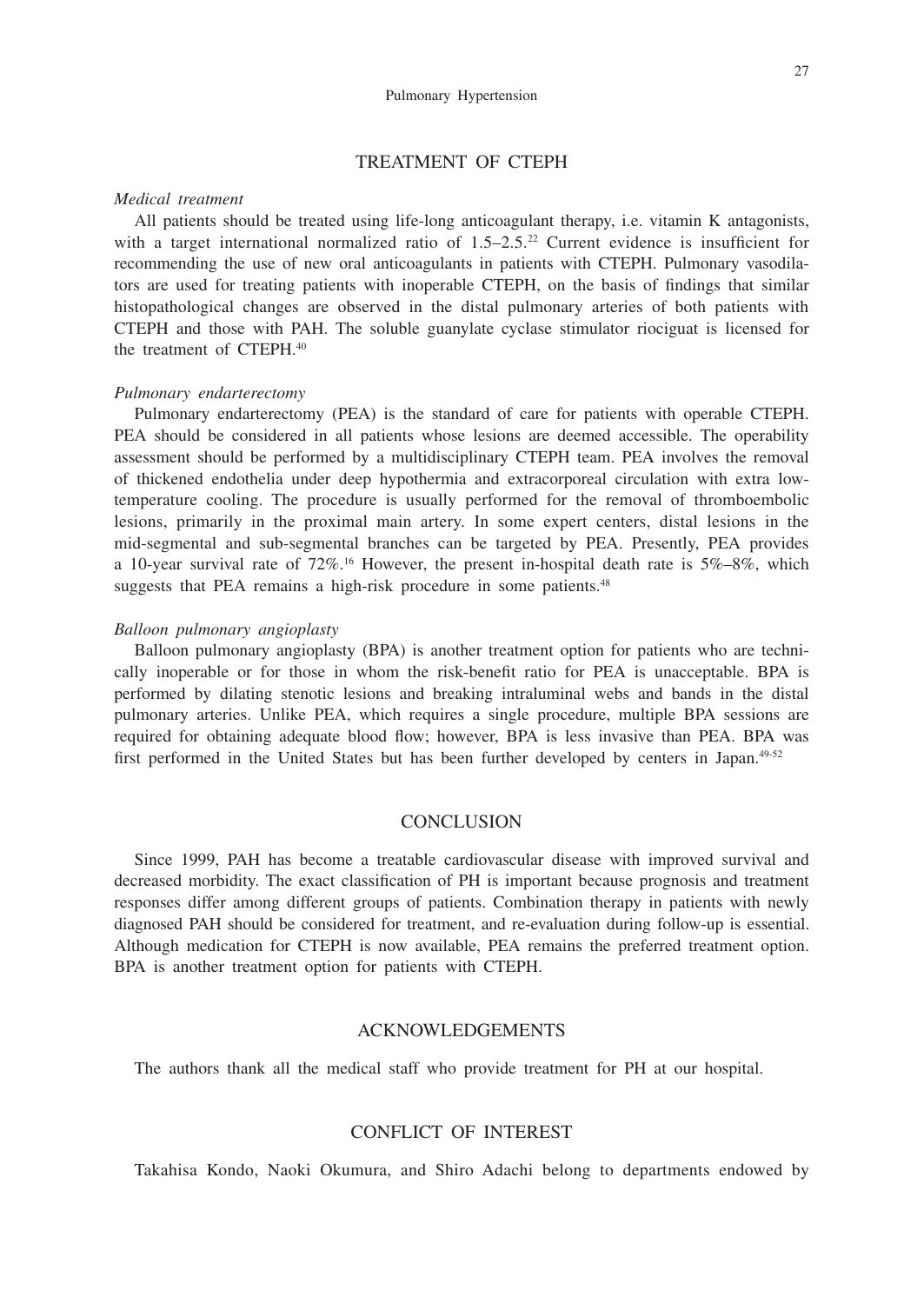Actelion Pharmaceuticals Japan, which is part of the Janssen Pharmaceutical Companies of Johnson & Johnson.

## REFERENCES

- 1 Simonneau G, Gatzoulis MA, Adatia I, et al. Updated clinical classification of pulmonary hypertension. *J Am Coll Cardiol*. 2013;62(25 Suppl):D34–41.
- 2 Barst RJ, Rubin LJ, Long WA, et al. A comparison of continuous intravenous epoprostenol (prostacyclin) with conventional therapy for primary pulmonary hypertension. *N Engl J Med.* 1996;334(5):296–301.
- 3 Galie N, Palazzini M, Manes A. Pulmonary arterial hypertension: from the kingdom of the near-dead to multiple clinical trial meta-analyses. *Eur Heart J*. 2010;31(17):2080–2086.
- 4 Galie N, Humbert M, Vachiery JL, et al. 2015 ESC/ERS Guidelines for the diagnosis and treatment of pulmonary hypertension: The Joint Task Force for the diagnosis and treatment of pulmonary hypertension of the European Society of Cardiology (ESC) and the European Respiratory Society (ERS): Endorsed by: Association for European Paediatric and Congenital Cardiology (AEPC), International Society for Heart and Lung Transplantation (ISHLT). *Eur Heart J*. 2016;37(1):67–119.
- 5 Tamura Y, Kumamaru H, Satoh T, et al. Effectiveness and outcome of pulmonary arterial hypertensionspecific therapy in Japanese patients with pulmonary arterial hypertension. *Circ J*. 2017;82(1):275–282.
- 6 Hoeper MM, Bogaard HJ, Condliffe R, et al. Definitions and diagnosis of pulmonary hypertension. *J Am Coll Cardiol*. 2013;62(25 Suppl):D42–50.
- 7 Humbert M, Sitbon O, Chaouat A, et al. Pulmonary arterial hypertension in France: results from a national registry. *Am J Respir Crit Care Med*. 2006;173(9):1023–1030.
- 8 Humbert M, Sitbon O, Chaouat A, et al. Survival in patients with idiopathic, familial, and anorexigenassociated pulmonary arterial hypertension in the modern management era. *Circulation.* 2010;122(2):156–163. 9 Japan Intractable Disease Information Center. http://www.nanbyou.or.jp. Accessed August 10, 2017.
- 10 D'Alonzo GE, Barst RJ, Ayres SM, et al. Survival in patients with primary pulmonary hypertension. Results from a national prospective registry. *Ann Intern Med*. 1991;115(5):343–349.
- 11 Farber HW, Miller DP, Poms AD, et al. Five-Year outcomes of patients enrolled in the REVEAL Registry. *Chest*. 2015;148(4):1043–1054.
- 12 Adachi S, Hirashiki A, Nakano Y, Shimazu S, Murohara T, Kondo T. Prognostic factors in pulmonary arterial hypertension with Dana Point group 1. *Life Sci*. 2014;118(2):404–409.
- 13 Ogawa A, Ejiri K, Matsubara H. Long-term patient survival with idiopathic/heritable pulmonary arterial hypertension treated at a single center in Japan. *Life Sci*. 2014;118(2):414–419.
- 14 Hoeper MM. Pharmacological therapy for patients with chronic thromboembolic pulmonary hypertension. *Eur Respir Rev*. 2015;24(136):272–282.
- 15 Riedel M, Stanek V, Widimsky J, Prerovsky I. Longterm follow-up of patients with pulmonary thromboembolism. Late prognosis and evolution of hemodynamic and respiratory data. *Chest*. 1982;81(2):151–158.
- 16 Cannon JE, Su L, Kiely DG, et al. Dynamic risk stratification of patient long-term outcome after pulmonary endarterectomy: results from the United Kingdom national cohort. *Circulation*. 2016;133(18):1761–1771.
- 17 Tuder RM, Abman SH, Braun T, et al. Development and pathology of pulmonary hypertension. *J Am Coll Cardiol*. 2009;54(1 Suppl):S3–9.
- 18 Hashimoto-Kataoka T, Hosen N, Sonobe T, et al. Interleukin-6/interleukin-21 signaling axis is critical in the pathogenesis of pulmonary arterial hypertension. *Proc Natl Acad Sci U S A*. 2015;112(20):E2677–2686.
- 19 Voelkel NF, Tamosiuniene R, Nicolls MR. Challenges and opportunities in treating inflammation associated with pulmonary hypertension. *Expert Rev Cardiovasc Ther*. 2016;14(8):939–951.
- 20 Soubrier F, Chung WK, Machado R, et al. Genetics and genomics of pulmonary arterial hypertension. *J Am Coll Cardiol*. 2013;62(25 Suppl):D13–21.
- 21 Galie N, Kim NH. Pulmonary microvascular disease in chronic thromboembolic pulmonary hypertension. *Proc Am Thorac Soc*. 2006;3(7):571–576.
- 22 Guidelines for Treatment of Pulmonary Hypertension (JCS 2017/JPCPHS 2017). http://www.j-circ.or.jp/ guideline/pdf/JCS2017\_fukuda\_h.pdf. Accessed August 10, 2017.
- 23 Kovacs G, Berghold A, Scheidl S, Olschewski H. Pulmonary arterial pressure during rest and exercise in healthy subjects: a systematic review. *Eur Respir J*. 2009;34(4):888–894.
- 24 Bae S, Saggar R, Bolster MB, et al. Baseline characteristics and follow-up in patients with normal haemodynamics versus borderline mean pulmonary arterial pressure in systemic sclerosis: results from the PHAROS registry. *Ann Rheum Dis*. 2012;71(8):1335–1342.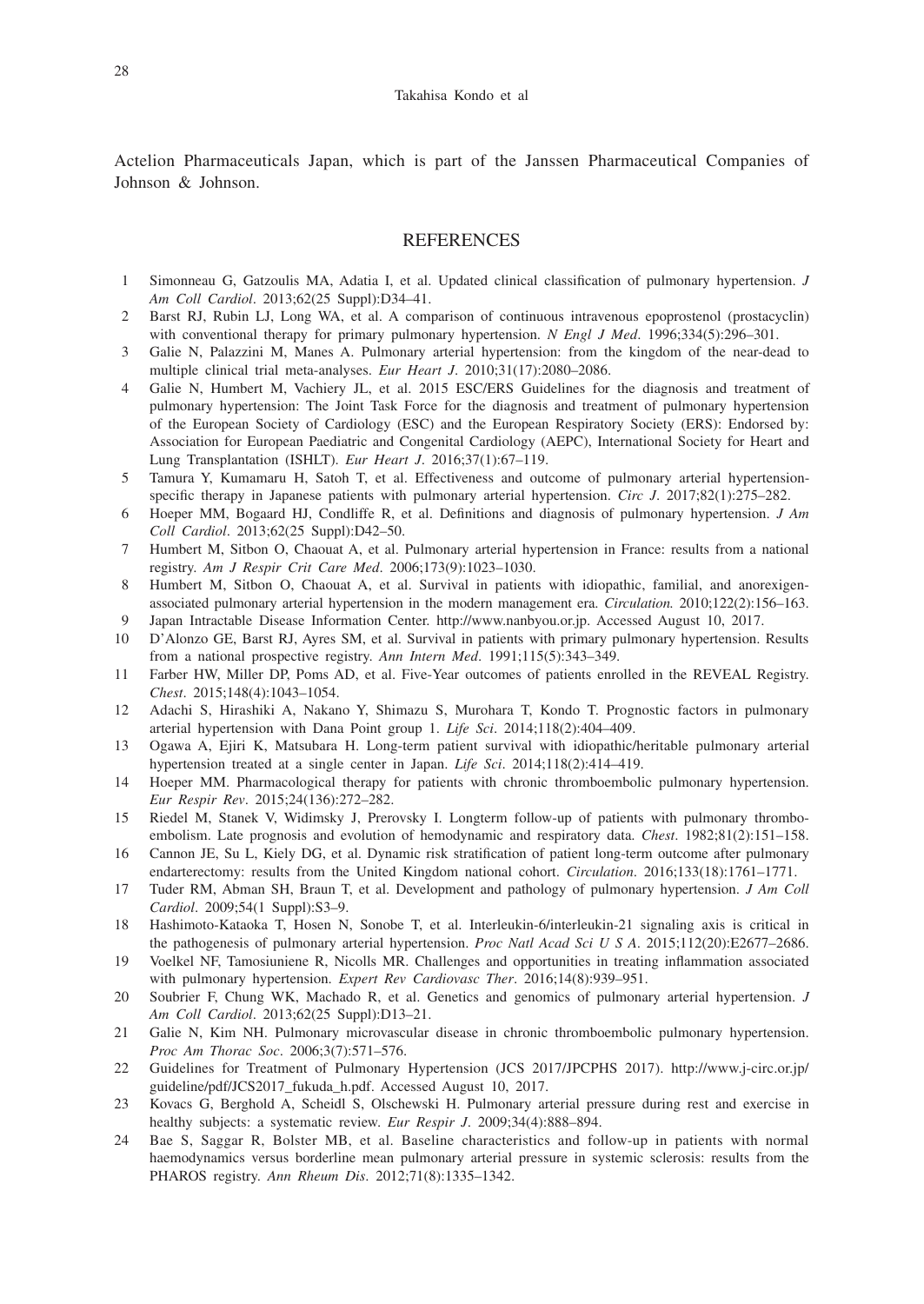- 25 Nakanishi N, Kyotani S, Satoh T, Kunieda T. [Pulmonary hemodynamics and long-term outcome in patients with chronic pulmonary thromboembolism and pulmonary hypertension]. *Nihon Kyobu Shikkan Gakkai Zasshi*. 1997;35(6):589–595.
- 26 Newman JH, Wheeler L, Lane KB, et al. Mutation in the gene for bone morphogenetic protein receptor II as a cause of primary pulmonary hypertension in a large kindred. *N Engl J Med*. 2001;345(5):319–324.
- 27 Eyries M, Montani D, Girerd B, et al. EIF2AK4 mutations cause pulmonary veno-occlusive disease, a recessive form of pulmonary hypertension. *Nat Genet*. 2014;46(1):65–69.
- 28 Best DH, Sumner KL, Austin ED, et al. EIF2AK4 mutations in pulmonary capillary hemangiomatosis. *Chest*. 2014;145(2):231–236.
- 29 Kim NH, Lang IM. Risk factors for chronic thromboembolic pulmonary hypertension. *Eur Respir Rev*. 2012;21(123):27–31.
- 30 Tanabe N, Kimura A, Amano S, et al. Association of clinical features with HLA in chronic pulmonary thromboembolism. *Eur Respir J*. 2005;25(1):131–138.
- 31 Dalla Vecchia LA, Bussotti M. Exercise training in pulmonary arterial hypertension. *J Thorac Dis*. 2018;10(1):508–521.
- 32 Manes A, Palazzini M, Dardi F, D'Adamo A, Rinaldi A, Galie N. [Female gender and pulmonary arterial hypertension: a complex relationship]. *G Ital Cardiol (Rome)*. 2012;13(6):448–460.
- 33 Humbert M. Pulmonary arterial hypertension and chronic thromboembolic pulmonary hypertension: pathophysiology. *Eur Respir Rev*. 2010;19(115):59–63.
- 34 Galie N, Rubin L, Hoeper M, et al. Treatment of patients with mildly symptomatic pulmonary arterial hypertension with bosentan (EARLY study): a double-blind, randomised controlled trial. *Lancet*. 2008;371(9630):2093–2100.
- 35 Oudiz RJ, Galie N, Olschewski H, et al. Long-term ambrisentan therapy for the treatment of pulmonary arterial hypertension. *J Am Coll Cardiol*. 2009;54(21):1971–1981.
- 36 Pulido T, Adzerikho I, Channick RN, et al. Macitentan and morbidity and mortality in pulmonary arterial hypertension. *N Engl J Med*. 2013;369(9):809–818.
- 37 Galie N, Ghofrani HA, Torbicki A, et al. Sildenafil citrate therapy for pulmonary arterial hypertension. *N Engl J Med*. 2005;353(20):2148–2157.
- 38 Yanagisawa R, Kataoka M, Taguchi H, et al. Impact of first-line sildenafil monotreatment for pulmonary arterial hypertension. *Circ J*. 2012;76(5):1245–1252.
- 39 Galie N, Barbera JA, Frost AE, et al. Initial use of ambrisentan plus tadalafil in pulmonary arterial hypertension. *N Engl J Med*. 2015;373(9):834–844.
- 40 Ghofrani HA, D'Armini AM, Grimminger F, et al. Riociguat for the treatment of chronic thromboembolic pulmonary hypertension. *N Engl J Med*. 2013;369(4):319–329.
- 41 Ghofrani HA, Galie N, Grimminger F, et al. Riociguat for the treatment of pulmonary arterial hypertension. *N Engl J Med*. 2013;369(4):330–340.
- 42 Saji T, Myoishi M, Sugimura K, et al. Efficacy and safety of inhaled iloprost in Japanese patients with pulmonary arterial hypertension- Insights from the IBUKI and AIR Studies. *Circ J*. 2016;80(4):835–842.
- 43 Sitbon O, Channick R, Chin KM, et al. Selexipag for the treatment of pulmonary arterial hypertension. *N Engl J Med*. 2015;373(26):2522–2533.
- 44 Nagaya N, Shimizu Y, Satoh T, et al. Oral beraprost sodium improves exercise capacity and ventilatory efficiency in patients with primary or thromboembolic pulmonary hypertension. *Heart*. 2002;87(4):340–345.
- 45 Lajoie AC, Bonnet S, Provencher S. Combination therapy in pulmonary arterial hypertension: recent accomplishments and future challenges. *Pulm Circ*. 2017;7(2):312–325.
- 46 Date H. Current status and problems of lung transplantation in Japan. *J Thorac Dis*. 2016;8(Suppl 8):S631–636.
- 47 Tudorache I, Sommer W, Kuhn C, et al. Lung transplantation for severe pulmonary hypertension--awake extracorporeal membrane oxygenation for postoperative left ventricular remodelling. *Transplantation*. 2015;99(2):451–458.
- 48 Ogino H, Ando M, Matsuda H, et al. Japanese single-center experience of surgery for chronic thromboembolic pulmonary hypertension. *Ann Thorac Surg*. 2006;82(2):630–636.
- 49 Mizoguchi H, Ogawa A, Munemasa M, Mikouchi H, Ito H, Matsubara H. Refined balloon pulmonary angioplasty for inoperable patients with chronic thromboembolic pulmonary hypertension. *Circ Cardiovasc Interv*. 2012;5(6):748–755.
- 50 Kataoka M, Inami T, Hayashida K, et al. Percutaneous transluminal pulmonary angioplasty for the treatment of chronic thromboembolic pulmonary hypertension. *Circ Cardiovasc Interv*. 2012;5(6):756–762.
- 51 Sugimura K, Fukumoto Y, Satoh K, et al. Percutaneous transluminal pulmonary angioplasty markedly